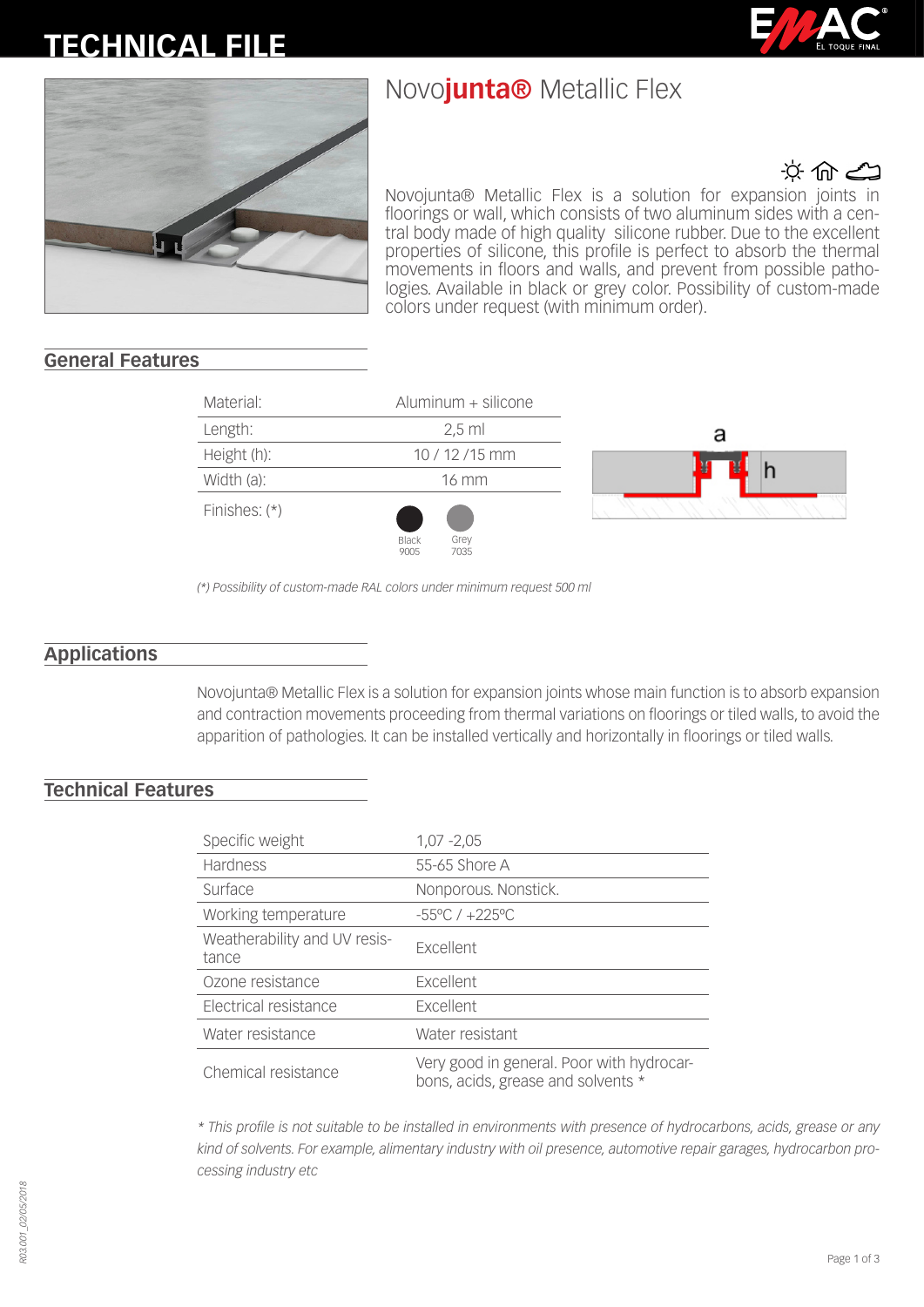## **TECHNICAL FILE**

Novo**junta®** Metallic Flex



## **Materials**

#### Aluminum

The side profiles of **Novojunta® Metallic Flex** are made by aluminum extrusion. The aluminum is a raw material with excellent chemical and physicomechanical properties. It is light, tough, ductile, malleable and highly durable. It has a great resistance to fire and corrosion.

The aluminum is a high valued raw material and it is widely used in several sectors, specially construction. Its transformation processes are multiple, so it can get very different geometries with high performance. This is a recyclable material.

#### Silicone rubber

The central body of Novojunta® Metallic Flex is made of high quality **silicone** rubber. The silicone is an elastomer rubber with improved features regarding other rubber profiles such as PVC or EPDM. The silicone rubber has similar mechanical properties to EPDM, is functional with a working temperature from -55ºC to +225ºC and has an excellent weatherability and is extremely resistant to UV ray and ozone. It is a water resistant, nonstick and impermeable rubber, with a nonporous surface and excellent as electric insulator. It can be coloured under request by adding additives (minimum quantity required).

Thanks to the silicone properties, Novojunta® Metallic Flex is suitable to be installed in any environment, specially outdoors where it is extremely resistant.

## **Installation recommendations**

Emac®, in his awareness for the correct execution of the ceramic systems, took part in the committee for the elaboration of the UNE 138002: 2017 standard "General rules for the execution of ceramic tile systems by adhesion". In that UNE standard the recommendations of installation for expansion joints were defined as follow:

| <b>Installation</b>        | <b>Separation distance / Area</b>                                                            | Joint width<br>(mm)    |  |  |
|----------------------------|----------------------------------------------------------------------------------------------|------------------------|--|--|
| Linear expansion joints    |                                                                                              |                        |  |  |
| Outdoor walls              | Each $3 - 4$ ml max.<br>Regular areas max. 16 m <sup>2</sup><br>$>= 8$ mm                    |                        |  |  |
| Outdoor floors             | Each 2,5 - 5 ml max.<br>Regular areas max. 16 m <sup>2</sup>                                 |                        |  |  |
| Indoor floors              | Respect open contraction joints<br>Each 8 ml maximum<br>Regular areas max. 40 m <sup>2</sup> | $>= 5$ mm              |  |  |
| Singular points            | Door treshold<br>Floor changes                                                               | $>= 8$ mm              |  |  |
| Perimeter expansion joints |                                                                                              |                        |  |  |
| Indoor walls               | Perimeter joints<br>Wall / Ceiling<br>Wall / Wall                                            | $>= 5$ mm<br>$>= 8$ mm |  |  |
| Outdoor walls              | Indoor / outdoor edges                                                                       |                        |  |  |
| Indoor floors              | Perimeter joints and encounters with elements                                                | $>=8$ mm               |  |  |
| Outdoor floors             | Perimeter joints and encounters with elements                                                |                        |  |  |
| Singular points            | Encounter joints with joinery                                                                | $>= 5$ mm              |  |  |